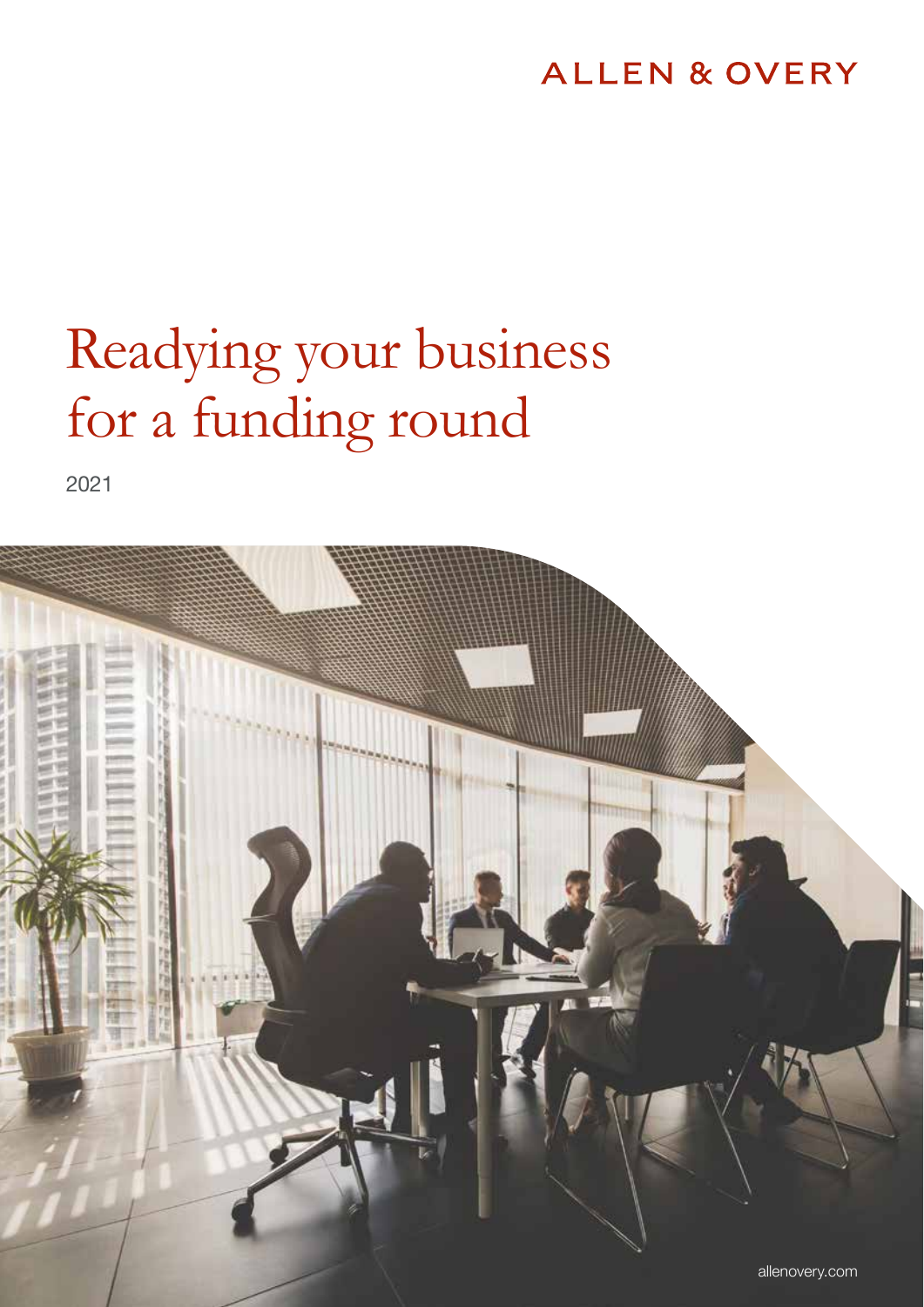## Readying your business for a funding round

A capital raise is an important event for any company. Ensuring that the transaction runs smoothly while not unduly distracting management is critical to achieving the best value for the company and its stakeholders. Forward planning and preparation are key to achieving not only this, but also in helping to begin negotiations with potential investors in as strong a position as possible.

Set out below are common areas which scaling companies (no matter their stage of development) should keep in mind when preparing for a funding round.

#### **Contracts**

- Keep a list of your top ten customer/ supplier contracts by value.
- Know what the confidentiality and indemnity provisions are in these contracts.
- Record whether the company has entered into any standalone confidentiality agreements or indemnities.
- Record whether any contracts contain unusual or onerous terms or provisions which may be triggered by the proposed financing (eg change of control provisions).

#### **Incentives**

- Maintain an up-to-date register of options.
- Keep options documentation, including plan rules and records of grants, filed centrally.
- Would the proposed transaction crystallise employee option arrangements under the option plan terms?

#### Intellectual property (IP)

- Maintain a database of the company's registered IP, eg patents and trade-marks.
- Make sure that employees/ contractors have assigned to the company in their contracts (or in a standalone agreement) any IP rights over which they may have a claim.
- Know the details of contracts under which the company licenses IP to or from any third parties.

#### Employees

- Make sure that the company has a standard form contract for employees and contractors.
- Have you checked that your employment contracts for key employees include tightly drafted non-compete clauses?
- Keep the company staff handbook up to date and make sure employees are complying with it.

#### **Shareholders**

- What shares has the company issued, of what class, and when? Make sure this is accurately recorded on the share register.
- File records at Companies House, ensure share certificates have been issued and you have the correct contact details for shareholders for when it comes to signing documents.

#### **Directors**

- Make sure that the company directors are recorded accurately at Companies House and on the register of directors.
- Check that the company keeps accurate minutes of board meetings which should be stored centrally at the company's offices.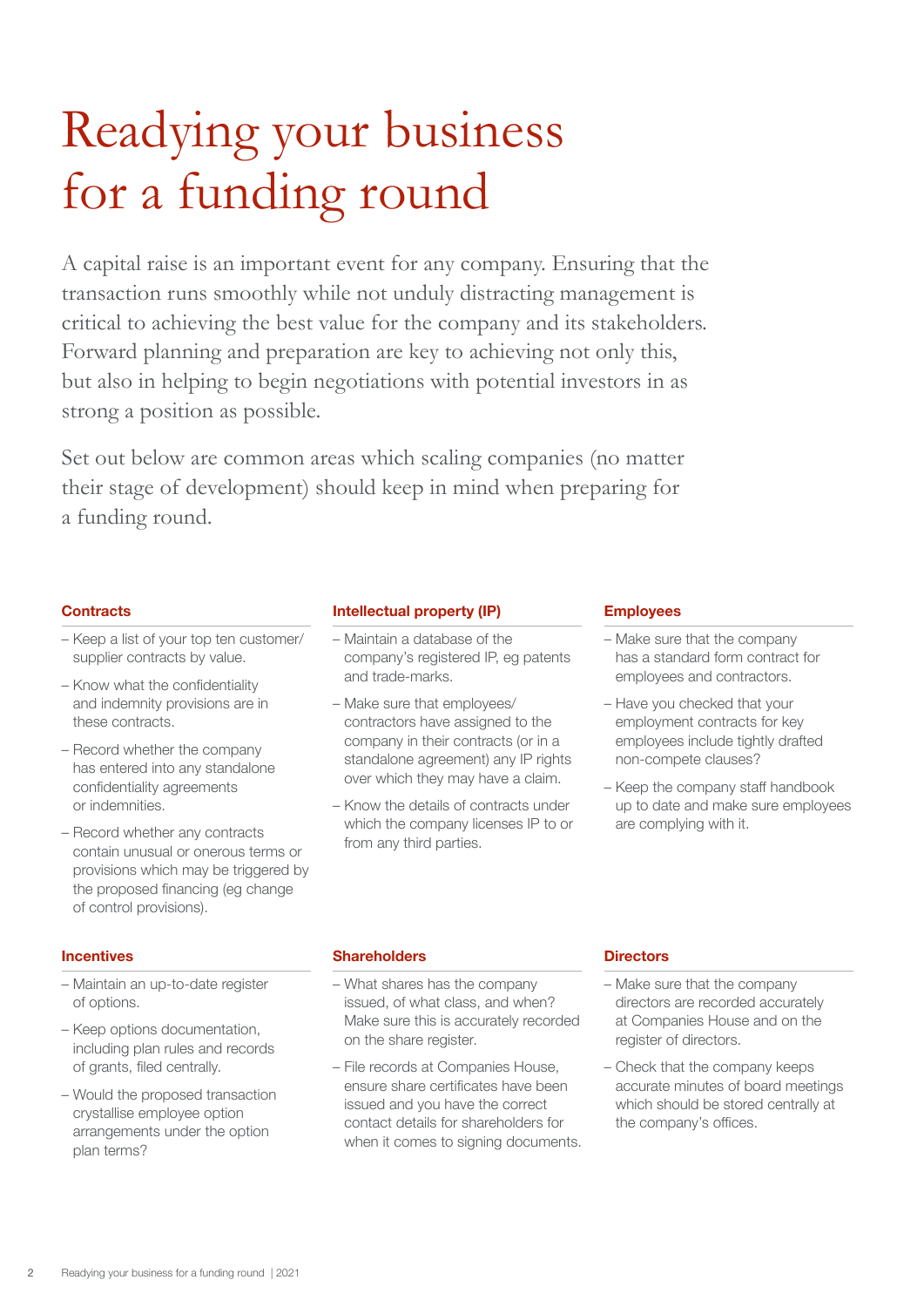#### **Contact**



William Samengo-Turner Partner – London Tel +44 20 3088 4415 william.samengo-turner@allenovery.com

#### Company constitutional documents

- Are there any restrictions in the company's articles of association on issuances of new shares?
- Is there a shareholders' agreement to which the company is a party which contains restrictions on issuances of new shares?
- Do any of the constitutional documents give rise to a requirement to obtain any consents? If so, what is the timetable for obtaining them?

#### Data protection

- Does your company process personal data?
- If it does, inform the relevant individuals (eg employees) and check that data security policies are in place. Note if any personal data is transferred abroad.
- Register with the Information Commissioner's Office, if required.

#### **Financing**

- What terms of your financing documents might be triggered by the fundraise?
- Bank consent to vary loan agreement terms might be needed, or a loan agreement might automatically terminate upon completion of the transaction.
- Make sure you have a clear list of all of the company's trade creditors and amounts owing.
- Is there any intra-group debt or overdraft facility?

#### **Tax**

- Make sure the company's tax filings are in order and up to date.
- Keep a record of any correspondence with HMRC.

#### **Regulatory**

- To the extent the company's business or operations are subject to regulation, do you have copies of all relevant licences and permits together with important correspondence with relevant regulatory bodies?
- If you have received professional advice on the regulatory obligations of the business (eg from legal counsel) are you able to provide that advice? Note that it is important to consider questions of legal privilege before disclosing any legal advice.

#### Other points to consider

#### Litigation

– Is the company currently being sued or is a dispute pending or threatened?

#### Premises

– Keep documents of title and leases filed centrally.

#### Insurance

– Ensure the company has directors' and officers' indemnity insurance and general insurance policies in place.